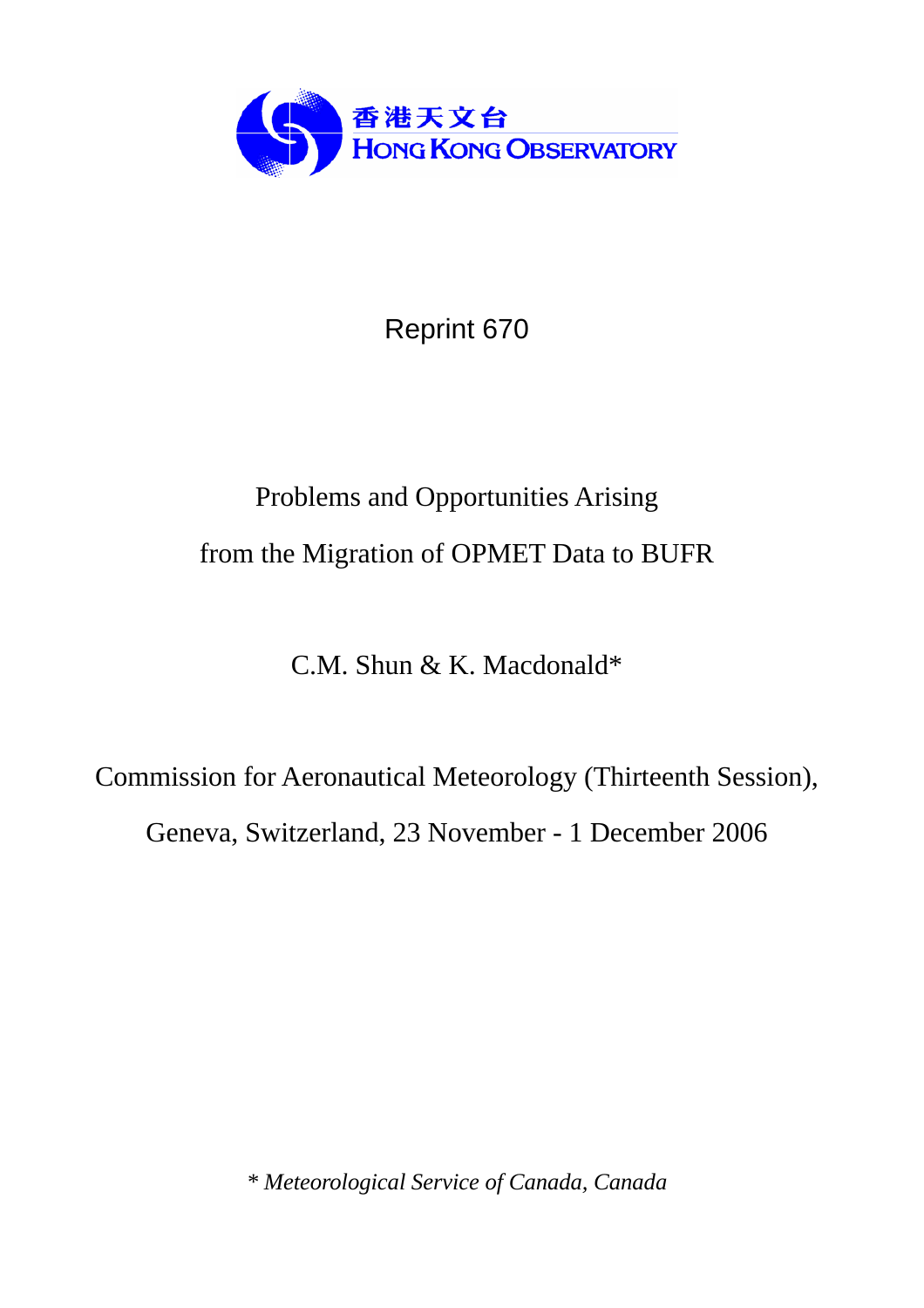World Meteorological Organization **CAEM-XIII/Rep. 4.2(7)** 

| <b>COMMISSION FOR AERONAUTICAL METEOROLOGY</b>        | Submitted by:      | Canada and<br>Hong Kong, China |
|-------------------------------------------------------|--------------------|--------------------------------|
|                                                       | Date:              | 8.XI.2006                      |
| THIRTEENTH SESSION                                    | Original Language: | English                        |
| Geneva, Switzerland<br>23 November to 1 December 2006 | Agenda Item:       | 4.2                            |

# **OPAG PROMET REPORTS**

# **PROBLEMS AND OPPORTUNITIES ARISING FROM THE MIGRATION OF OPMET DATA TO BUFR**

# **PROGRESS/ACTIVITY REPORT**

# **SUMMARY**

**Reference: CAeM-XIII/Doc. 4.2(7)** 

**CONTENT OF DOCUMENT:** 

**Appendix:** 

• Progress/Activity Report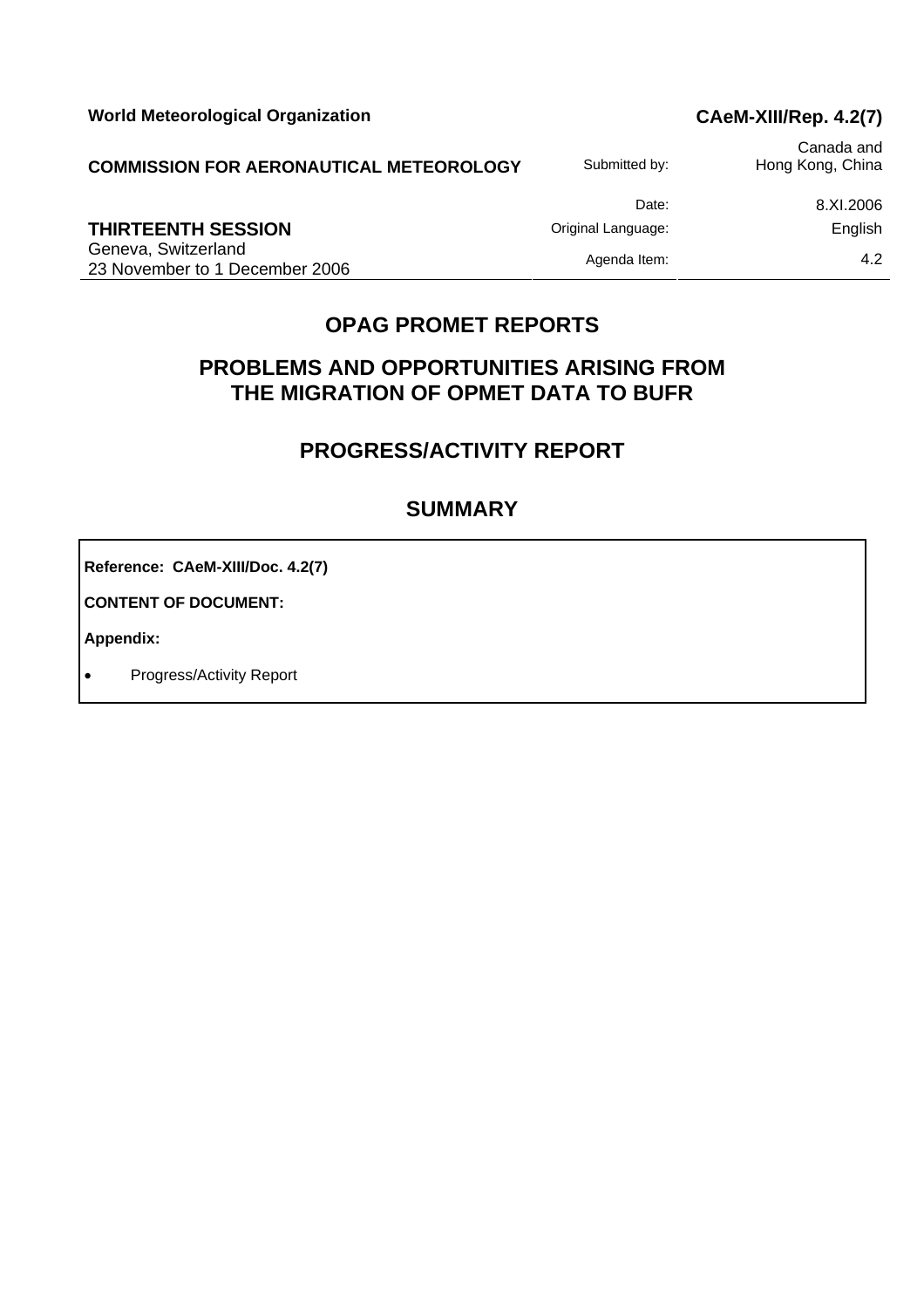# **PROGRESS/ACTIVITY REPORT**

### **1. INTRODUCTION**

1.1 The BUFR transition for OPMET data stemmed from a recommendation by the conjoint WMO CAeM-XII/ICAO MET Divisional Meeting (2002) and from the plan of WMO, endorsed by its Fourteenth Congress in May 2003, for the transition from the traditional alphanumeric codes (TAC) to Table Driven Code Forms (TDCF) for all types of meteorological information including the OPMET data. OPMET data refers to meteorological information currently exchanged via the Aeronautical Fixed Telecommunication Network (AFTN) i.e., METAR, SPECI, TAF, SIGMET, volcanic ash (VA) and tropical cyclone (TC) advisories etc.

1.2 The document entitled "Plan for migration to Table Driven Code Forms" developed by CBS indicates the schedule for migrating the OPMET data from the alphanumeric code forms to TDCF. In particular, exchange of OPMET data in BUFR code could start as early as the end of 2007 through bilateral arrangements between Members, and distribution of the current alphanumeric codes will be terminated by 2015. Amendment 74 to ICAO Annex 3/WMO Technical Regulations (Chapter C.3.1) to be applicable on 7 November 2007 introduces enabling clauses to use BUFR for the dissemination of METAR/SPECI and TAF on a bilateral basis.

1.3 Over the past few years, some concerns on the BUFR migration have been expressed among the aeronautical meteorological community, including:

- (a) The expected cost of the transition for the meteorological services;
- (b) The lack of obvious benefits from the transition; and
- (c) Uncertainties regarding the end-user products/messages.

1.4 At the same time, some of the civil aviation authorities have already started their planning of the transition to the Aeronautical Message Handling System (AMHS) which could handle exchange of digital data. A number of these authorities are already in procurement stage and any future changes in the planning for the BUFR transition would result in significant cost to them.

1.5 It is therefore imperative for the benefits, problems and opportunities of the BUFR transition to be fully considered by the Commission for taking a decision on the best way forward.

#### **2. THE PERCEIVED BENEFITS AND PROBLEMS**

2.1 The main perceived benefits by CBS of the migration to BUFR, as summarized in the "Plan for migration to Table Driven Code Forms" and supported by the Fourteenth Congress, are:

- (a) Self description, flexibility, and expandability (e.g. the ability to add new parameters without the need for definition of new codes); and
- (b) Reliability of binary data transmission (e.g. by using communications protocols that includes sophisticated error detection).

2.2 Apparently, since the BUFR coding requires highly standardized meteorological input, all currently observed discrepancies and deficiencies in the implementation of the ICAO and WMO prescribed formats should be resolved. However, concern has also been expressed that the currently observed discrepancies and deficiencies are not expected to change in the foreseeable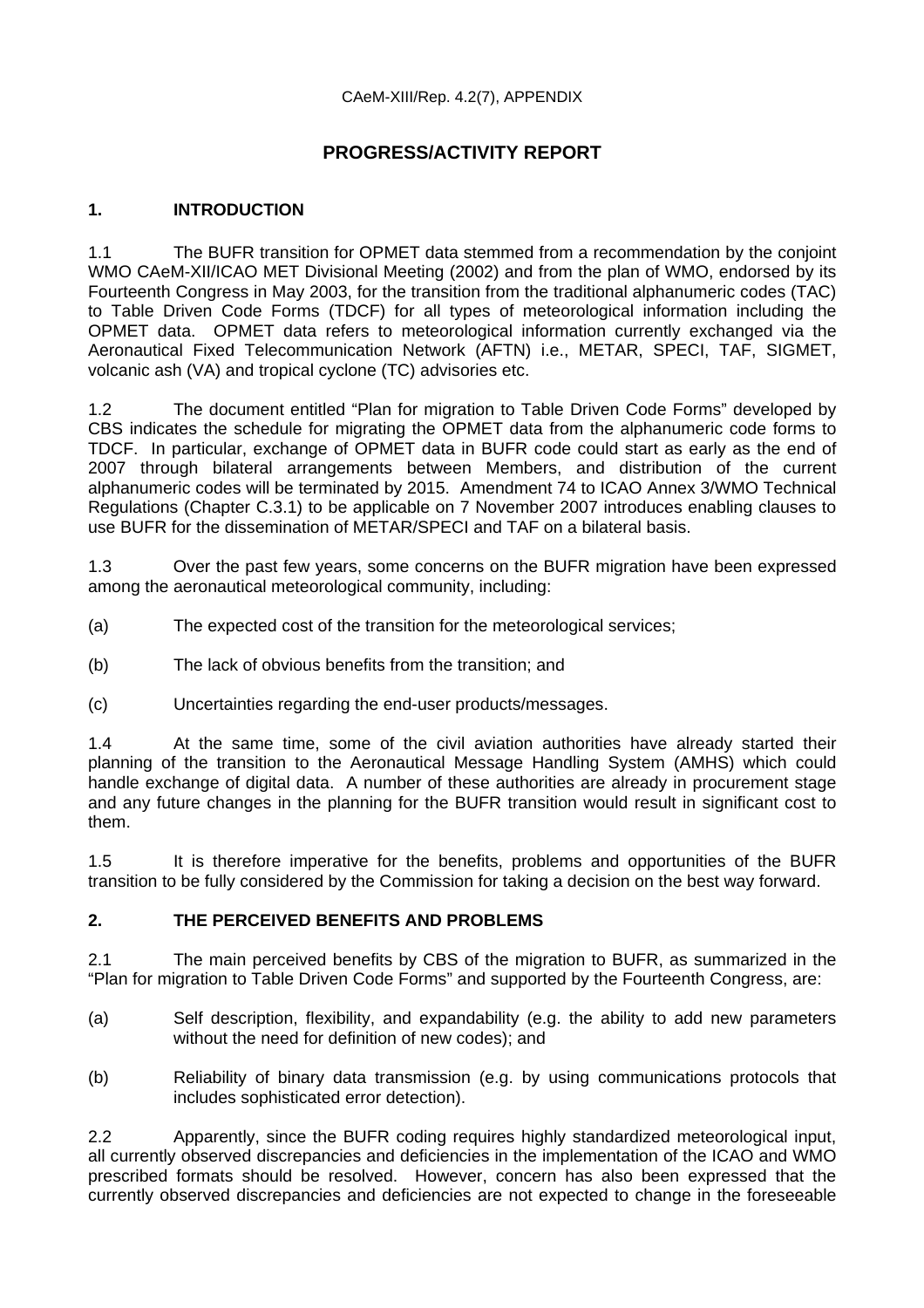future and that the use of a more sophisticated code such as BUFR might aggravate the problem and jeopardize the availability of reliable OPMET data.

2.3 Unlike many other meteorological data exchanged over the WMO data system (GTS/WIS), most of the OPMET data are presented to aeronautical users in text format. In recent meetings in RA VI (Europe) and RA II (Asia), some Members have raised concerns that the real benefits of the migration to BUFR were not easily seen by both aviation meteorological service providers and aviation users, if the migration was to be limited to translating the existing aeronautical meteorological codes to and from BUFR. At the same time, parts of the aviation industry are beginning to use industry standard such as XML in their internal data management and communications for the sake of internal harmonization of data formats and for ease of software maintenance. Indeed, CBS-XIII (2005) has agreed to consider the use of XML for the presentation of WWW data and products to users outside the WMO community.

#### **3. THE OPPORTUNITIES**

3.1 The improved technical capabilities of aviation meteorological services providers in the field of observations, forecasts and warnings, and aeronautical users in data assimilation enable the provision of additional meteorological information beyond that provided by the current OPMET data. Examples are given in the following paragraphs.

3.2 In a recent meeting in RA VI (Europe), the following limitations in the METAR and TAF code forms have been identified:

#### **METAR:**

- (a) There is no possibility to derive accurately the maximum head/tail wind components or cross-wind components in case of gusts, leading to operational problems in particular where noise abatement procedures or other operational constraints require take-offs with tailwind;
- (b) The current coding of temperature and dew point in whole degrees Celsius leads to a large uncertainty in resulting relative humidity. For example, for a report of air temperature 3 deg C and dew point 2 deg C, the relative humidity could vary between 87 and 99%; and
- (c) The lowest, non-zero cloud base in METAR is 100 ft. CAT II and III equipped airports permit landings well below that limit, i.e. the METAR cannot be used as a decision making tool in these circumstances, leading to increased costs for the industry in cases when the *measured* ceiling height would be sufficient for an aircraft, but not the *reported* one.

#### **TAF:**

- (a) The same deficiencies in terms of wind components apply as for METARs; and
- (b) For optimized flight planning, a fully probabilistic forecast may have significant advantages as demonstrated by a Member. The current TAF is restricting the use of probabilities to values of 30 and 40%, whereas any optimization scheme would require the full range of probabilities depending on the cost/loss ratio of the decision-making problem. In order to address the typical thresholds determined by flight operation manuals, air traffic authorities and operations handbooks, the event probabilities of conditions for each of these categories would be required.